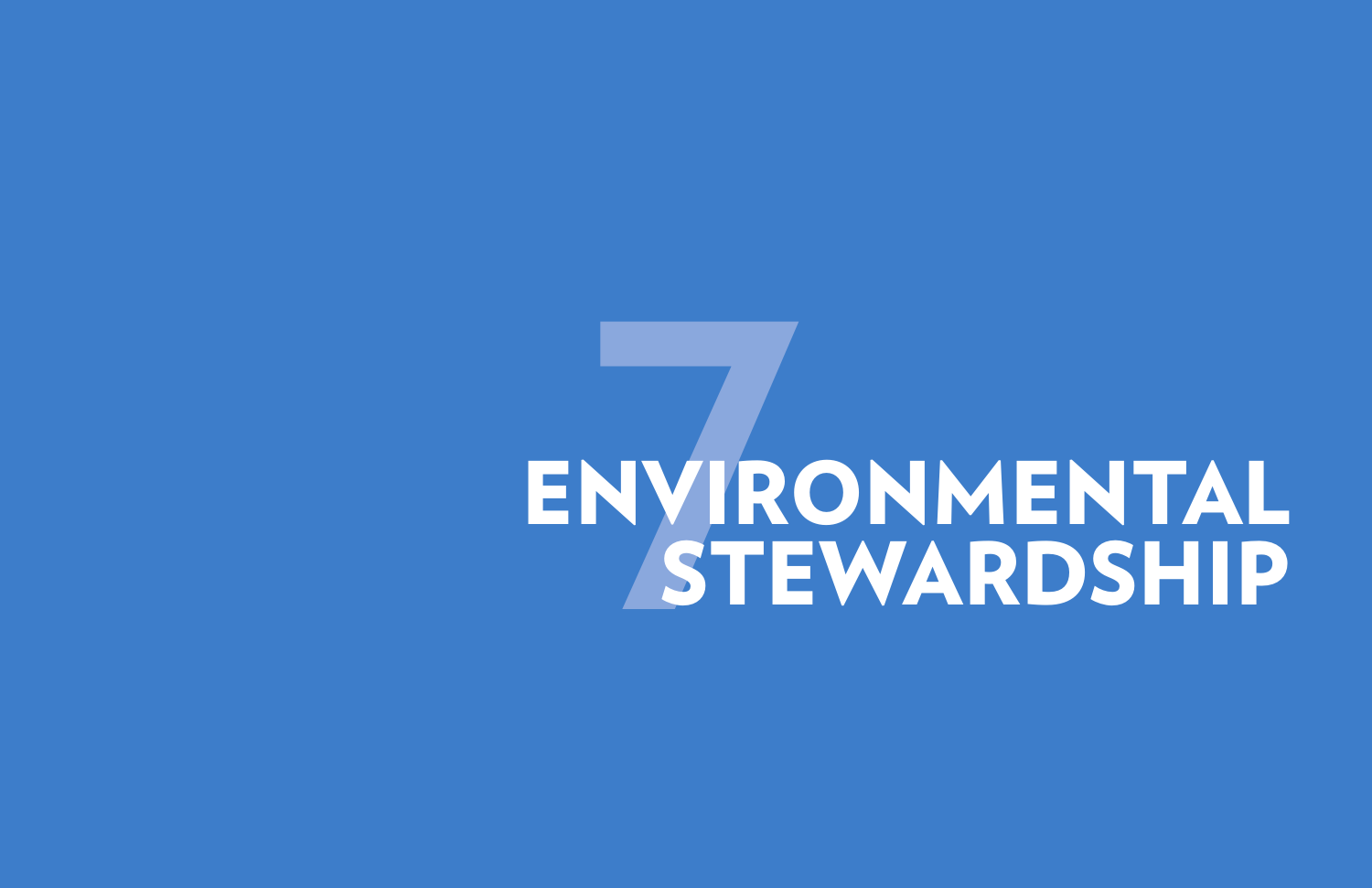# **7**ENVIRONMENTAL STEWARDSHIP

#### STRATEGIC **PRIORITIES**

- Implement high-performance retrofits of existing buildings that meet recommended EUI targets.
- Design future new buildings to high-performance standards that meet recommended EUI targets.
- Install solar photovoltaic panels on all campus non-residential buildings.
- Install solar hot water heaters on all campus residential buildings and solar photovoltaic panels on all campus non-residential buildings to reduce carbon emissions from electricity use.
- Install solar photovoltaic panels above parking lots, walkways, and other available open spaces.
- Partner with Riverside Public Utilities or third-party renewable energy developers to install significant off-site solar photovoltaic or wind energy generation capacity.

**Energy Use Intensity (EUI)** - an expression of annual energy consumed per square foot, expressed as kBtu/sf/yr

#### **Glossary of Terms**

**Degree-Day (Heating / Cooling) -** a measurement of heating or cooling load relative to a base temperature. It is the product of the number of days during the year and the degrees above (cooling) or below (heating) the base temperature each day.

**Emissions Factor -** a value expressing the relationship between a pollutant released into the atmosphere and the activity associated with that release

**kBtu/sf/yr -** one thousand British Thermal Units per square foot, per year

**MtCO<sub>2</sub>e -** Metric tonnes of carbon dioxide equivalents

The University of California boasts a robust sustainability program driven by a nationally-recognized comprehensive sustainability policy and leading-edge presidential initiatives. Its sustainability policy positions the system campuses as leaders in environmentally sound operations. As of 2007, all of the 10 chancellors are also signatories to the American College & University Presidents' Climate Commitment.

Overwhelming scientific consensus points to climate change being driven by the release of carbon dioxide into the atmosphere, primarily from the burning of fossil fuels. UC is responding to this growing environmental crisis with direct action by committing to emit zero greenhouse gases on a net annual basis from its buildings and vehicle fleet by 2025.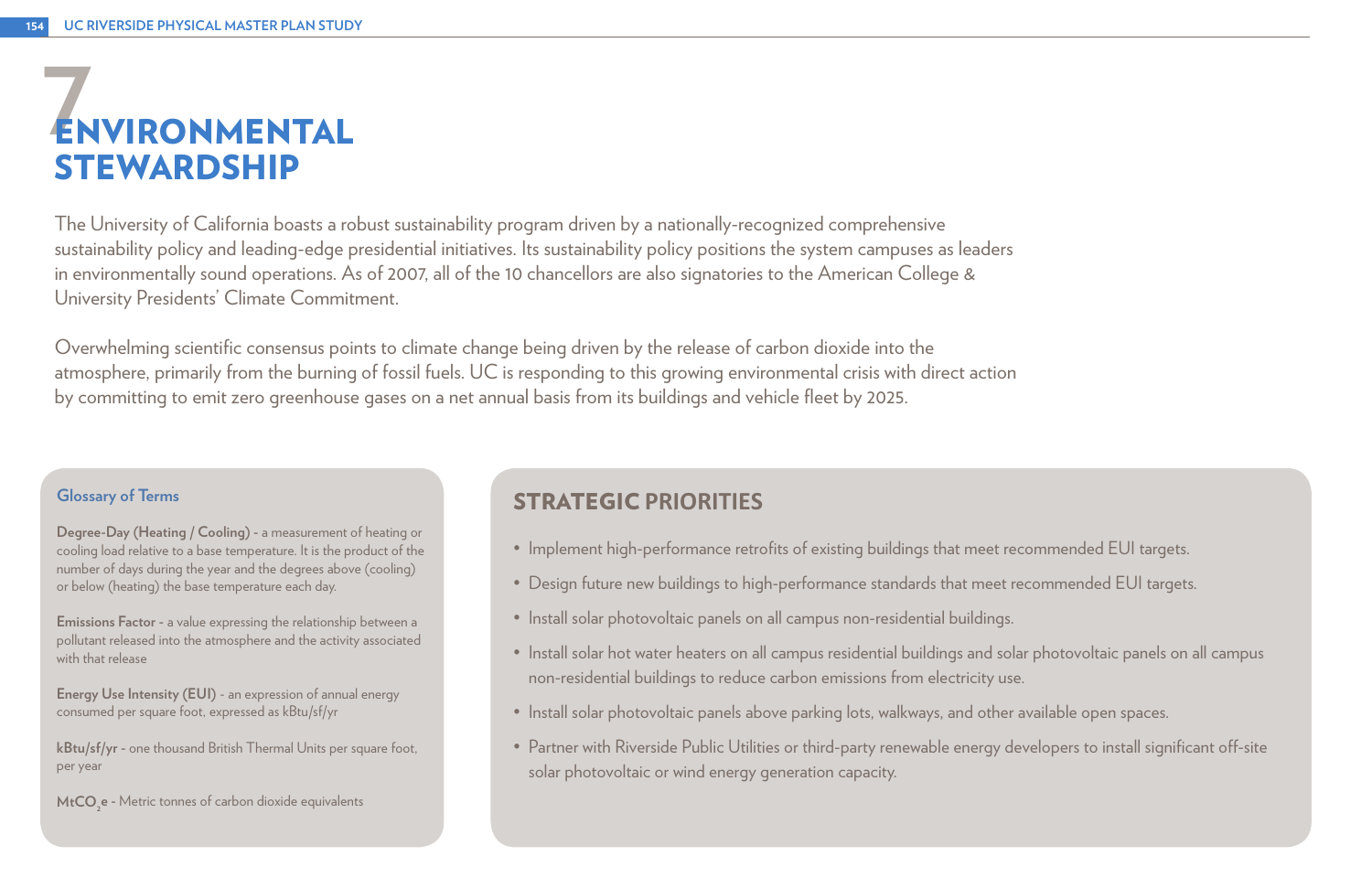Stewardship of the natural environment is a core value of UC Riverside that shapes policy decisions, inspires daily action and presents pertinent learning opportunities. In planning for campus growth to accommodate increases in enrollment, the Master Plan Study balances opportunities to protect, enhance, or restore natural systems; promote alternative transportation options; introduce greater efficiencies in campus infrastructure and resource use; and, most importantly, envision a roadmap to carbon neutrality.

Future growth of the campus will need to enhance this commitment to environmental stewardship to account for the impacts of development and expansion of campus infrastructure. The goal of carbon neutrality is a key commitment that the Planning Team studied. The results are detailed in this chapter. Environmental stewardship involves many other considerations, some of which are addressed in Chapter 4, Landscape & Open Space; Chapter 5, Circulation & Transportation; and Chapter 6, Infrastructure & Utilities.

#### CARBON NEUTRALITY 2025

UC Riverside has implemented a variety of stewardship programs on campus. In this Master Plan Study, the Planning Team focused on strategies for achieving the University of California's Carbon Neutrality 2025 Initiative, announced in November 2013 by President Janet Napolitano. This initiative commits the University of California system to emitting zero net greenhouse gases from all of its campuses and vehicle fleets by 2025, something no other major university system has accomplished.

The University will need to take bold steps to achieve carbon neutrality by 2025. The Master Plan Study provides a foundational analysis and identifies strategies for meeting the Carbon Neutrality 2025 challenge.

#### **Figure 7.1** GREENHOUSE GAS PROTOCOL (GGP) SCOPES & EMISSIONS SOURCES



Source: Greenhouse Gas Protocol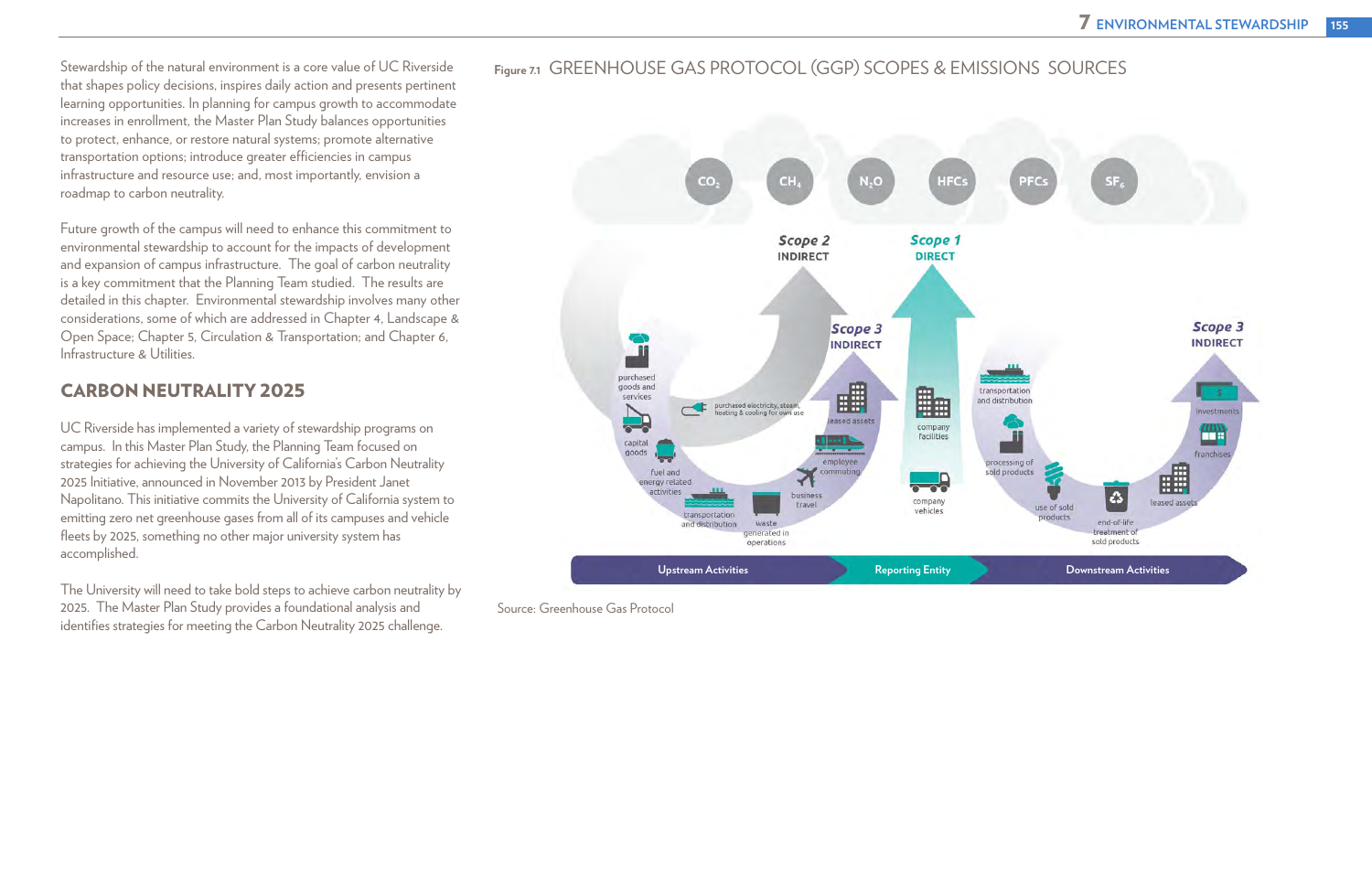#### FACTORS IN UC RIVERSIDE'S GHG EMISSIONS

The analyses performed for the Physical Master Plan Study revealed valuable information about factors contributing to UC Riversides' GHG emissions and the interactions between these factors. UC Riverside's current GHG footprint results from a complex interaction of the following factors:

#### **Figure 7.2** CAMPUS CARBON EMISSIONS BY SCOPE  $\left(\mathsf{IN}\, \mathsf{MtCO}_2\mathsf{e}\right)$

- Regional climate
- **Existing building stock**
- 
- 
- Renewable energy
- Carbon offsets

• Types and energy intensities of existing campus buildings • Fuel source & carbon intensity

UC Riverside's future emissions will result from a complex interaction of the foregoing factors, along with building types and energy intensities of planned new buildings.

| Scope 1                          |                |
|----------------------------------|----------------|
| <b>Direct Emissions</b>          | 22,535 (20.7%) |
| Scope 2                          |                |
| Indirect Emissions (Electricity) | 47,486 (43.6%) |
| Scope 3                          |                |
| Indirect Emissions (Other)       | 38,903 (35.7%) |
| <b>TOTAL</b>                     |                |
|                                  | 108,924 (100%) |

## 7.1 Assessment

#### UNDERSTANDING GREENHOUSE GAS (GHG) EMISSIONS

Greenhouse gas (GHG) emissions come in multiple types and from multiple sources, making analysis complex. The Greenhouse Gas Protocol (GGP), developed by the World Resources Institute (WRI) and the World Business Council on Sustainable Development (WBCSD), standardizes a method for measuring, managing, and reporting greenhouse gas emissions. The Greenhouse Gas Protocol has been adopted by The Climate Registry (TCR), which runs voluntary compliance reporting in the State of California. In particular, the Greenhouse Gas Protocol divides the auditing and analysis of greenhouse gas emissions into three main "scopes," as follows:

> **Figure 7.3** Source: The Climate Registry and UC Riverside Office of **Sustainability**

- **• Scope 1: Direct GHG Emissions** comprises greenhouse gas emissions that occur from sources owned or controlled by the University. These emissions include on-site combustion or other types of release (such as chemical production) from owned assets such as boilers, company vehicles, and other process equipment. UC Riverside reports its complete Scope 1 emissions to The Climate Registry, the UC Office of the President, and the American University Presidents' Climate Commitment.
- **• Scope 2: Indirect GHG Emissions** accounts for emissions from the generation of electricity (or heat or steam) purchased from another party. UC Riverside reports its complete Scope 2 emissions to The Climate Registry, the UC Office of the President, and the American University Presidents' Climate Commitment.
- **• Scope 3: Other Indirect GHG Emissions** accounts for all other indirect emissions. These emissions result from the activities of a subject entity but occur from sources not owned or controlled by the University. Examples include emissions resulting from services or materials purchased by the University, employee commuting activities, and business air travel, among others. UC Riverside currently reports Scope 3 emissions to the UC Office of the President and the American University Presidents' Climate Commitment, with the following exclusions: waste, water, and purchasing.

#### UC RIVERSIDE'S CARBON FOOTPRINT

According to the UC Riverside Office of Sustainability, in 2014 (the year to which emissions data in the Master Plan Study are benchmarked), UC Riverside emitted 108,924 metric tons of carbon dioxide equivalents (MtCO<sub>2</sub>e) Buildings are the single greatest contributor to these emissions. in 2014, UC Riverside's approximately 6,900,000 square feet of facilities produced 70,021  $\mathsf{MtCO}_{2}$ e, or 64 percent of the total.  $\mathsf{Of}$  this 64 percent of emissions from UC Riverside buildings, 68 percent resulted from electricity generated to supply campus demand, while 32 percent resulted from natural gas combustion. Remaining campus emissions resulted from fleet vehicles, refrigerant leakage and other minor sources.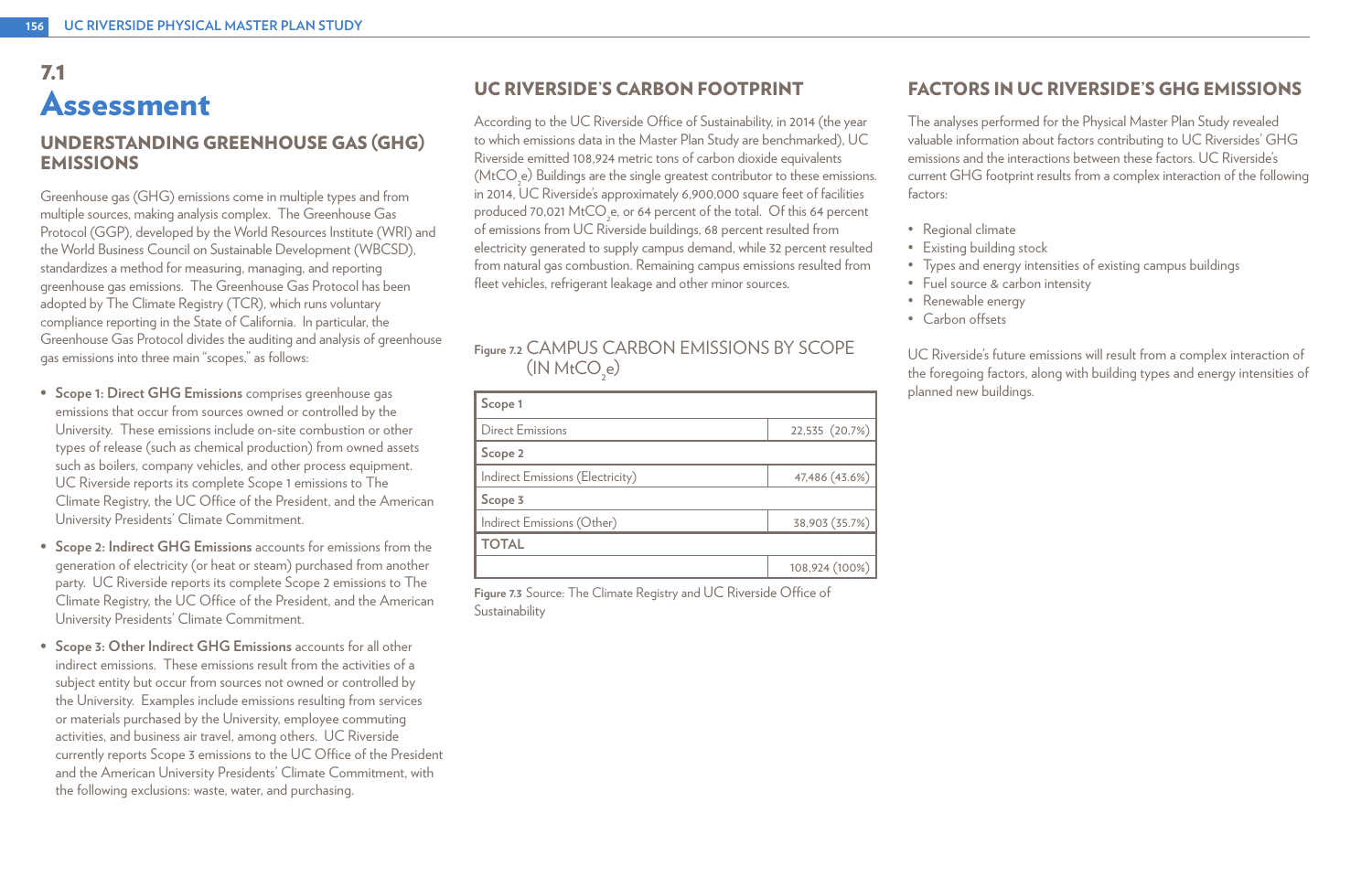#### **Figure 7.3** RIVERSIDE HEATING AND COOLING DEGREE-DAYS



Riverside's climate is semi-arid, with highs in summer often well over 100 degrees Fahrenheit.

|                               | <b>JAN</b> | <b>FEB</b> | <b>MAR</b> | <b>APR</b> | <b>MAY</b> | <b>JUN</b> | <b>JUL</b> | <b>AUG</b> | <b>SEP</b> | <b>OCT</b> | <b>NOV</b> | <b>DEV</b> |
|-------------------------------|------------|------------|------------|------------|------------|------------|------------|------------|------------|------------|------------|------------|
| <b>AVERAGE HIGH (°F)</b>      | 68         | 68         |            | 76         | 80         | 87         | 94         | 95         | 91         | 83         | 74         | 67         |
| <b>AVERAGE LOW (°F)</b>       | 43         | 44         | 46         | 49         | 54         | 57         | 62         | 62         | 59         | 53         | 46         | -42        |
| <b>PRECIPITATION (INCHES)</b> | 2.32       | 2.4        | 1.69       | 0.67       | 0.2        | 0.08       | 0.04       | 0.08       | 0.16       | 0.47       | 0.83       | 1.38       |

Source: http://www.usclimatedata.com/climate/riverside/california/united-states/usca1695

#### **Regional climate**

Riverside, California, is located in Climate Type 3B (Warm, Dry) with 2,430 Cooling Degree-Days and 1,779 Heating Degree-Days per year. (A technical measurement in climate analysis, the units Cooling Degree Days and Heating Degree Days are not intended to add up to 365). Annual precipitation totals 10.4 inches occurring mostly in the winter and early spring. Riverside experiences extreme heat and cold nights during the summer and moderate temperatures during the winter. Buildings in Riverside typically use more energy than buildings in more moderate climates. Buildings located in more temperate climates can achieve a lower energy intensity since they have lower heating and cooling requirements throughout the year.

#### **Building stock**

The University projects that its enrollment will grow to 25,000 students by 2020 and 30,000 students by 2025. To accommodate this projected growth, the Planning Team has modeled the addition of up to 2.9 million gross square feet (GSF) to the campus's existing inventory of 6.4 million GSF of space. Complete details of the program used for the Master Plan Study are included in Chapter 1, *Building On The Path To Preeminence.*

#### **Types and energy intensities of existing campus buildings**

Many variables determine the annual energy use of a building, which in turn largely determines its carbon impact. These variables include the surrounding climate, the efficiency and operation of building systems, and building function. Because no two buildings are exactly alike in their use, design, and operation, building performance assessments normalize energy use by establishing a common metric. This metric is Energy Use Intensity, or EUI. EUI is an expression of annual energy consumed per square foot (kBtu/sf/yr). At the time of this writing, the average EUI for all UC Riverside buildings is 130 kBtu/sf/yr.

As detailed in Chapter 6, *Infrastructure & Utilities,* the Planning Team conducted an in-depth assessment of age, condition, and performance of existing campus buildings during the Master Plan Study to understand the EUIs of different groups of buildings on campus.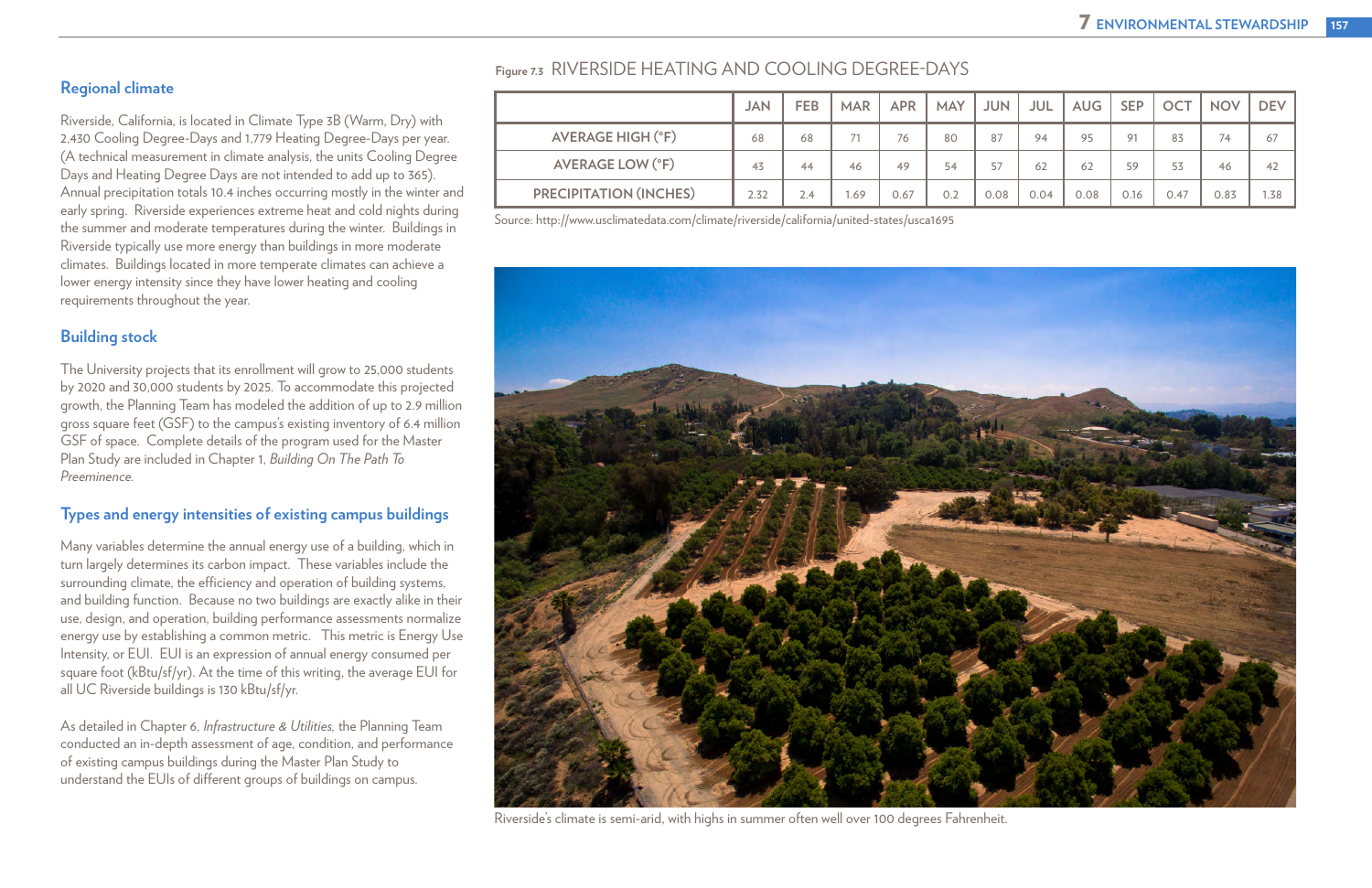#### **Types and energy intensities of planned new buildings**

A study for the UC system by the University of California and the California Institute for Energy and Environment grouped UC buildings into three general building types and provided EUI baselines and targets for each (see Figure 7.4).

Using this work as a model, the Planning Team reviewed UC Riverside's building inventory and grouped campus buildings into the following four types:

- Instruction, Institutional and Campus Support
- Research
- Housing and Dining
- Student Support

To establish benchmarks for comparing and evaluating the actual and potential energy performance of these building types, the Planning Team first referenced the U.S. Environmental Protection Agency's (EPA) Target Finder tool. Column 1 in Figure 7.5 shows the median EUI for a selection of building types represented on the UC Riverside campus. The Planning Team also referenced three additional standards recognized in the building industry. Each standard – California Title 24, 30% better than Title 24, and Architecture 2030 – represents a increasingly higher level of energy performance than the median shown in column 1.

#### **Fuel source & carbon intensity**

UC Riverside obtains most of its electric power from Riverside Public Utilities (RPU). It also operates a central utility plant. Chapter 6, *Infrastructure & Utilities,* provides more in-depth information on existing energy infrastructure.

 $32030$  Challenge Target for 2015  $\beta$  4Since EPA's TargetFinder does not include lab buildings, this value was derived from the Labs21 database by climate zone and UC EUI targets. The resulting value reflects Average EUI for All Labs in

The carbon content of energy is expressed in pounds of carbon dioxide  ${\rm (CO}_{_2)}$  per megawatt hour, calculated using an emissions factor.  $\,$  In the context of UC Riverside's carbon neutrality plan, the emissions associated with electricity generated for the campus is expressed in pounds of carbon dioxide (C02) per megawatt hour (MWH) of electricity.

The carbon intensity of electricity sourced from the grid varies widely. Today, Riverside Public Utilities generates 36 percent of its electricity from coal. RPU has been reducing the carbon content of its electricity

#### **Figure 7.4** EUI TARGETS BY BUILDING TYPE

|                                                                                              | <b>Baseline</b> | <b>Target</b> |
|----------------------------------------------------------------------------------------------|-----------------|---------------|
| Academic/Administrative Non-Complex Space<br>(Instruction, Institutional and Campus Support) | 65              | 33            |
| <b>Housing Non-complex Space</b><br>(Housing and Dining)                                     | 59              | - 79          |
| Lab/Complex Space<br>Research)                                                               | 310             | 158           |

#### **Figure 7.5** EUI BENCHMARKS BY BUILDING TYPE

|                           | <b>Median</b><br>EUI (EPA <sup>1</sup> ) | <b>Title</b><br>$24^2$ | 30%<br><b>Better</b><br>Than<br>Title 24 | Architecture<br>$2030^3$ |  |  |  |
|---------------------------|------------------------------------------|------------------------|------------------------------------------|--------------------------|--|--|--|
| Laboratory                | 274 <sup>4</sup>                         | 219                    | 153                                      | 82                       |  |  |  |
| Restaurant/Cafeteria      | 224                                      | 179                    | 125                                      | 67                       |  |  |  |
| <b>College/University</b> | 132                                      | 106                    | 74                                       | 40                       |  |  |  |
| Library                   | 92                                       | 74                     | 52                                       | 28                       |  |  |  |
| <b>Office</b>             | 87                                       | 70                     | 49                                       | 26                       |  |  |  |
| Housing                   | 66                                       | 53                     | 37                                       | 20                       |  |  |  |
| <b>Fitness Center</b>     | 43                                       | 34                     | 24                                       | 13                       |  |  |  |
| <b>Performing Arts</b>    | 37                                       | 30                     | 21                                       | 11                       |  |  |  |
| Storage/Warehouse         | 29                                       | 23                     | 16                                       | 9                        |  |  |  |

1 Except for lab buildings, which are not included in EPA's TargetFinder 2 Demonstration Only, Title 24 is prescriptive, not EUI-based



#### Figure 7.6 TREND IN CARBON CONTENT OF RIVERSIDE PUBLIC UTILITIES ELECTRICITY

Climate Zone 3B

Source: University of California and California Institute for Energy and Environment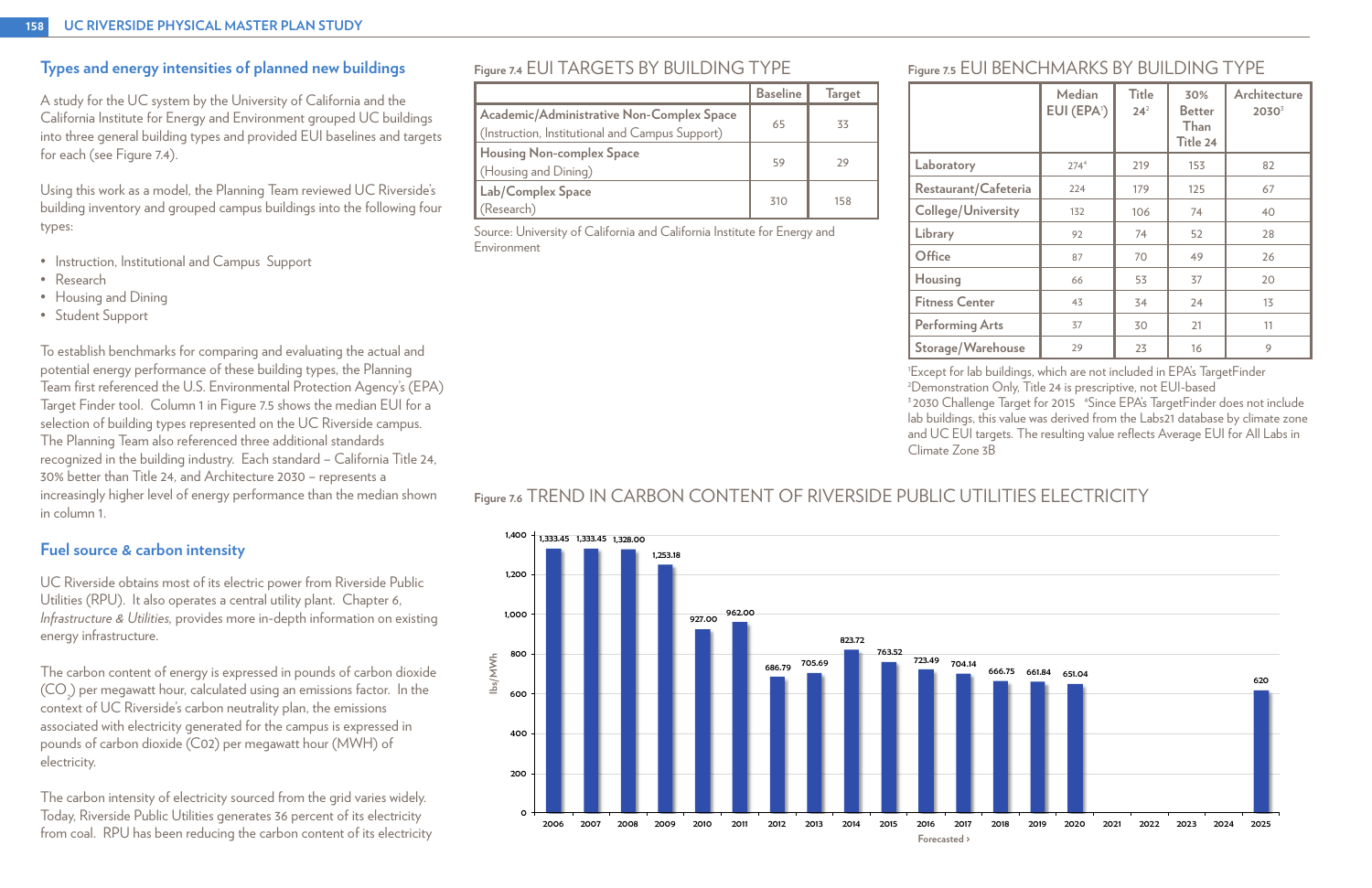To conservatively estimate the carbon intensity of RPU electricity in the 2025, when UC Riverside must achieve the Carbon Neutrality 2025 Initiative, the planning team calculated a linear and logarithmic trend in the 2006-2020 data and added approximately 10% back, for a projected value of 620 pounds  $\mathsf{CO}_\mathsf{2}$  per MWH for RPU electricity in 2025.

over time. As shown in Figure 7.6, the carbon intensity of RPU electricity has been declining, from 1,333.45 pounds  $\mathsf{CO}_\mathsf{2}$  per MWH in 2006 to 823.72 in 2014, a reduction of approximately 40%. At the time of the Master Plan Study, RPU projected an additional 11% reduction by 2020, for a total reduction in carbon intensity of approximately 52% between 2006 and 2020. With various state and federal policies currently in place or likely to be enacted, the carbon content of RPU electricity likely will reduce further.

#### **Renewable energy**

Although limited in output, UC Riverside has begun on-campus production of renewable energy. As of the Master Plan Study, a 3.0 MW ground-mounted photovoltaic installation produces electricity for the campus. The campus also produces solar hot water on the rooftops of the Glen Mor student housing facility.

#### **Annual carbon offsets**

The California Air Resources Board (CARB) established a GHG capand-trade program starting in 2013 as required by Assembly Bill 32 (AB32), the California Global Warming Solutions Act. Emitters of greater than 25,000  $\rm{MtCO}_{2}$ e must purchase an allowance for each ton of GHG they emit above this threshold. Many California universities including UC Riverside are near or above this cap and must participate in the purchase of carbon offsets. UC Riverside's Scope 1 emissions currently fall below this threshold and are expected to remain as such. However, the purchase of carbon offsets may still be required to meet the UC Carbon Neutrality 2025 goal, even if CARB's GHG cap-andtrade program does not require the University to do so.

In April 2014, CARB approved the allocation of free allowances to the University of California system for the 2013-2020 period. Starting in 2014, UC campuses received 98 percent of the allowances needed for their annual compliance. Every year after 2014, the allowance amount will decrease in line with the reduction in the cap-and-trade program's overall emissions cap reduction, or about 2 percent per year. The

program also requires reporting of investments in energy efficiency and other projects consistent with the goals of AB 32, the total amount of which should equate to the total value of the free allowances. When the UC carbon neutrality commitment goes into effect in 2025, UC Riverside will need to purchase carbon offsets for any emissions not already eliminated through investments in energy efficiency and renewable energy.

UC Riverside is currently expected to purchase third-party carboncredits (valued at \$12.70 per  $\mathsf{MtCO}_{2}$ e at the time of the Master Plan Study) to offset emissions that exceed each year's emissions cap. At 2015 and estimated future emissions levels, these are real and significant costs that must be factored into planning for future physical improvements.

The Planning Team's analysis demonstrates the annual cost of carbon offsets would be over \$1 million per year starting in 2025 for business-asusual. Offset costs will be approximately \$500,000 per year if all energy efficiency and renewable energy opportunities are implemented on campus. These costs would be less than \$200,000 per year with offsite renewable energy to account for campus electricity use. Carbon offsets could theoretically be zero if all of these strategies were pursued in combination with switching all natural gas, hot water and domestic heating to heat pumps powered by electricity.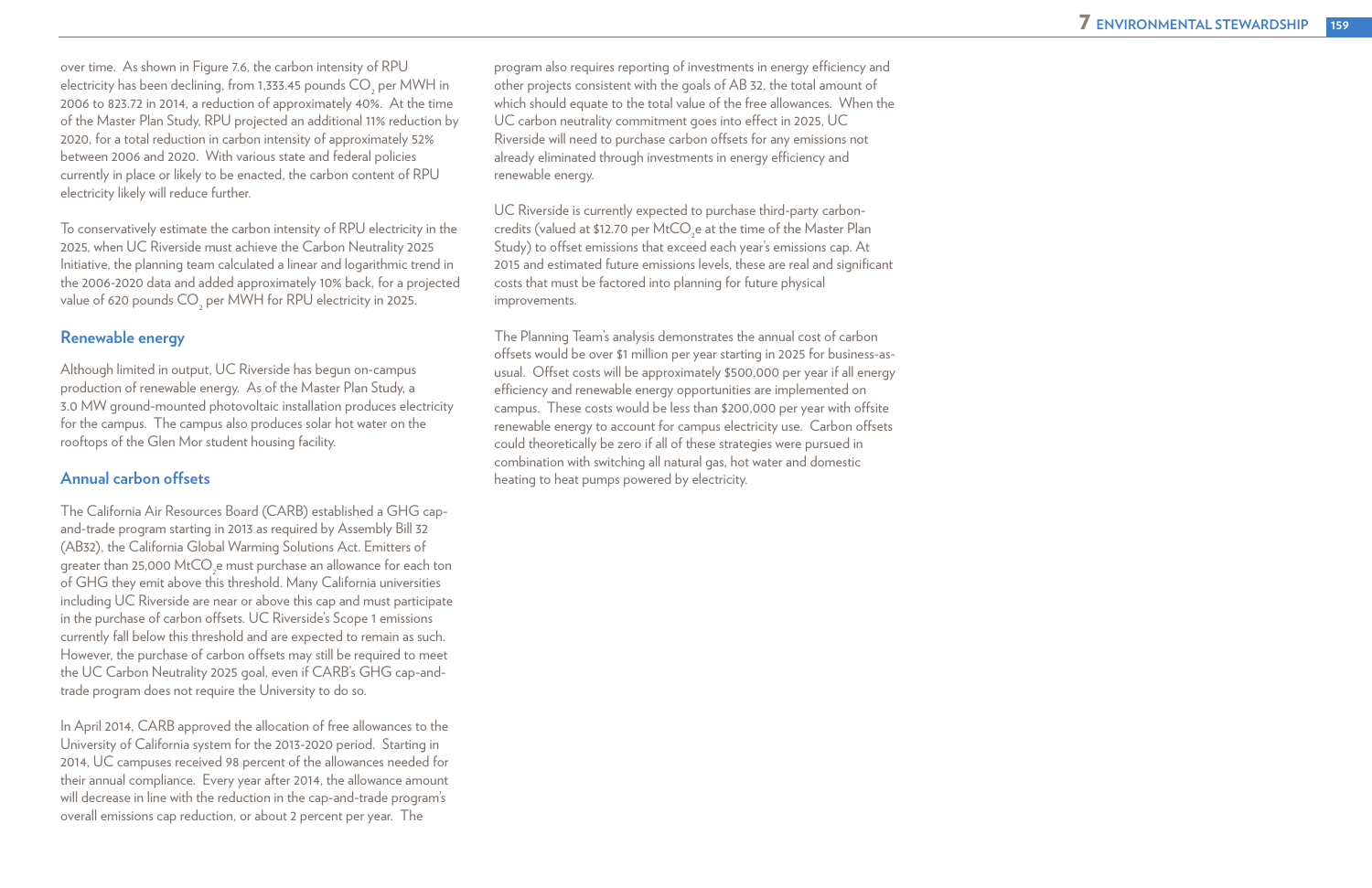#### **Figure 7.8** KEY FACTORS IN CARBON EMISSIONS AND INPUTS TO UC RIVERSIDE CARBON ANALYSIS

| <b>KEY FACTORS IN CARBON EMISSIONS</b>                    | <b>INPUTS TO CARBON MODEL</b>                                                                                                                                                                                                                                        |  |  |  |
|-----------------------------------------------------------|----------------------------------------------------------------------------------------------------------------------------------------------------------------------------------------------------------------------------------------------------------------------|--|--|--|
| Riverside climate                                         | N/A (Reflected in building energy<br>$\bullet$                                                                                                                                                                                                                       |  |  |  |
| <b>Building stock</b>                                     | Total square footage of buildings (<br>$\bullet$<br>List of demolished buildings (name<br>$\bullet$<br>Planned new buildings (type, squa<br>$\bullet$<br>Building type (Instruction, Institu<br>$\bullet$<br>Research; Housing and Dining;                           |  |  |  |
| Types and energy intensities of existing campus buildings | Existing building energy use data<br>$\bullet$                                                                                                                                                                                                                       |  |  |  |
| Types and energy intensities of planned new buildings     | Planned building EUI targets<br>$\bullet$                                                                                                                                                                                                                            |  |  |  |
| Fuel source and carbon intensity                          | Carbon intensity of electricity and<br>$\bullet$                                                                                                                                                                                                                     |  |  |  |
| Renewable energy                                          | Existing solar photovoltaic and hot<br>$\bullet$<br>Solar resource availability<br>$\mathcal{O}$<br>Area available for rooftop installati<br>$\mathcal{O}$<br>Solar hot water resource fraction<br>$\bullet$<br>Opportunity sites for buildings and<br>$\mathcal{O}$ |  |  |  |
| <b>Carbon offsets</b>                                     | Carbon offset price per metric ton<br>$\bullet$                                                                                                                                                                                                                      |  |  |  |

For any carbon offsets included in UC Riverside's carbon neutrality strategy, the analysis assumed a price of \$12.70 per MtCO<sub>2</sub>e.

# $b$ uilding energy use data and EUI targets) **Bu** is deptherenger of buildings (new and existing) buildings (name, square footage, and type) ngs (type, square footage) ruction, Institutional and Campus Support; g and Dining; Student Support)  $\frac{1}{2}$  electricity and natural gas **Renewalt is ender** bot water generation lability ooftop installation ource fraction or buildings and ground-mount solar

# 7.2 Methodology for Developing Carbon Neutrality Scenarios and **Strategies**

To estimate future energy consumption and associated carbon emissions, the Planning Team then applied the targeted EUIs to the different types of new buildings envisioned in the Master Plan Study. These EUI targets were also modeled using sophisticated energy analysis software. The results of this analysis are presented and discussed further in Chapter 6, *Infrastructure & Utilities.*

#### **Fuel source and anticipated carbon intensity**

Most energy serving UC Riverside buildings comes from Riverside Public Utilities. RPU's portfolio is shifting from fossil fuels to renewable sources, such as solar and wind. After reviewing past and forecasted carbon content of RPU energy, the Planning Team assumed a fuel source carbon intensity of 620 pounds of greenhouse gas emissions per megawatt hour of production for 2025, a reduction of 4.7% beyond the forecast level shown in Figure 7.6 for 2020.

#### **Renewable energy**

The Planning Team evaluated on-campus and off-campus renewable energy options that can replace carbon-intensive and non-renewable fossil fuel-based energy sources. In particular, the following were evaluated:

- Solar photovoltaics for electricity production
- Solar hot water production for domestic uses
- Wind energy for electricity production
- 

• Biogas for both electricity and heat production (cogeneration)

#### **Offsets**

#### DESIGNING A CARBON NEUTRALITY STRATEGY FOR UC RIVERSIDE

The Planning Team quantified the key factors in current building-related emissions using inputs from on-site building assessments and from research and calculations developed as part of the Master Plan Study. The Planning Team then developed scenarios that vary these key factors to achieve carbon neutrality. For reference, see Fig. 7.8.

#### **High performance targets for existing and new buildings**

To guide future retrofits of existing facilities and the design of new facilities, the Planning Team developed recommended EUI targets for existing and new facilities, shown in Fig. 7.7, representing ambitious but feasible performance targets for UC Riverside's buildings.

#### **Figure 7.7** PROPOSED HIGH-PERFORMANCE EUI TARGETS

|                                                  | <b>Existing Building</b><br><b>Retrofits</b> | <b>New</b><br>Construction |
|--------------------------------------------------|----------------------------------------------|----------------------------|
| Instruction, Institutional<br>and Campus Support | 45                                           | 39                         |
| <b>Research (Complex</b><br>Space)               | 155                                          | 136                        |
| <b>Housing and Dining</b>                        | 43                                           | 34                         |
| <b>Student Support</b>                           | 100                                          | 88                         |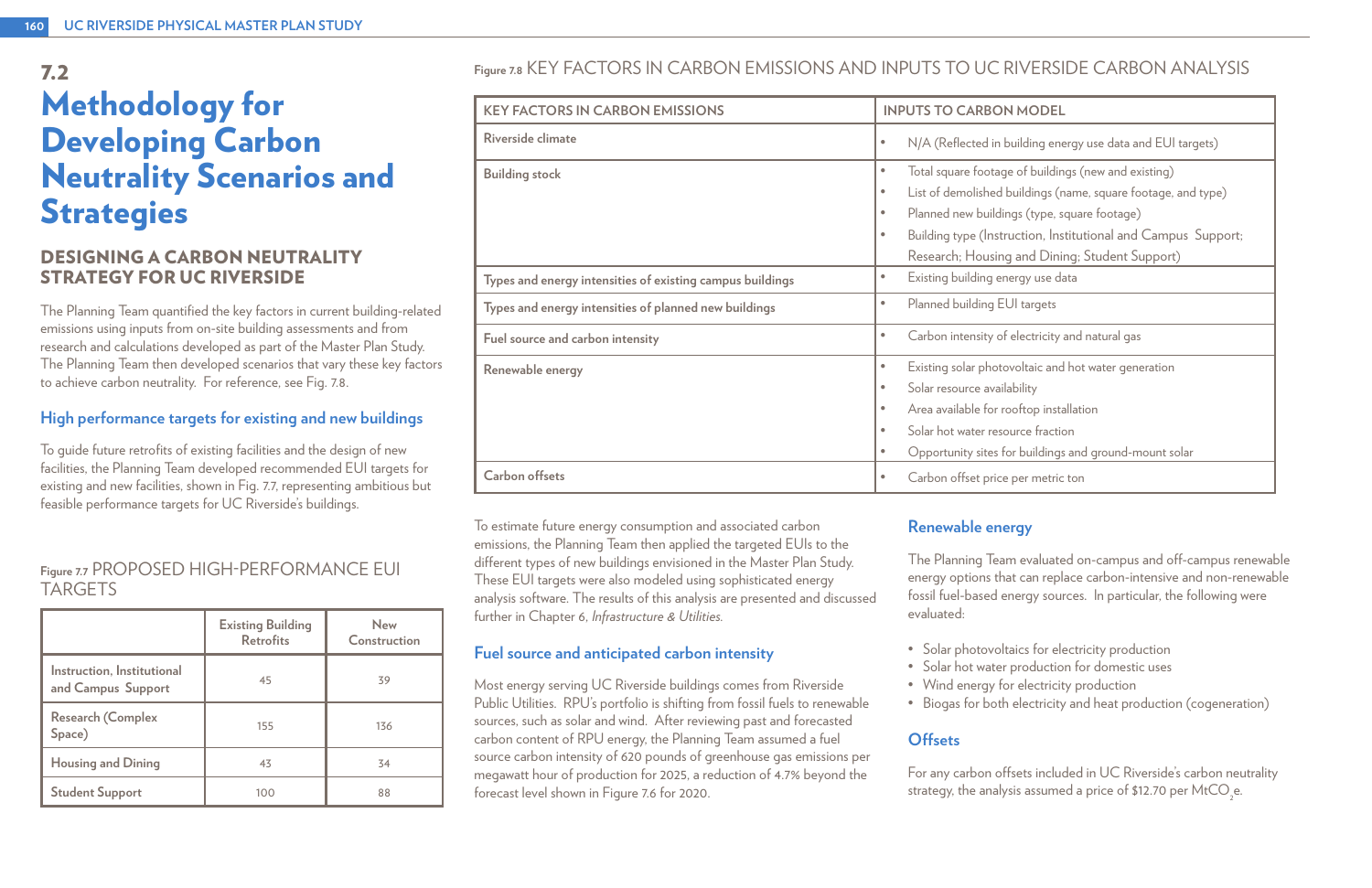#### DEVELOPING CARBON NEUTRALITY **SCENARIOS**

After characterizing and quantifying existing conditions and planned campus growth, the Planning Team developed scenarios illustrating the effects of implementing the Master Plan Study, drawn from the key factors in the carbon neutrality analysis.

#### **Building efficiency**

The scenarios update the campus building stock by removing the carbon impacts from buildings slated for demolition and replacement. For existing buildings that will remain in operation, the scenarios assume energy efficiency improvements from high-performance upgrades that target recommended EUIs. Scenarios assume that new buildings will incorporate high-performance energy efficiency strategies to achieve the recommended EUI targets for their respective types.

#### **On-campus renewable energy**

**• Ground-mount solar**

All scenarios envision on-campus solar generation from groundmount photovoltaic installations above parking lots, walkways, and other available open spaces.

#### **• Rooftop solar photovoltaics**

One scenario envisions an option for on-campus solar photovoltaic electricity generation from the rooftops of all non-residential campus buildings, including existing buildings to remain and new buildings to be built.

#### **• Canopy solar photovoltaics**

Two scenarios envision on-campus solar photovoltaic electricity generation from canopy solar above building rooftops, which offers increased area for production and thus generation capacity.

#### **• Solar hot water for residential buildings**

Three scenarios envision solar hot water production on the rooftops of all existing residential buildings and all planned new residential buildings.

#### **• Electrified infrastructure**

One scenario envisions replacement of natural gas with electric heat pumps for the campus's steam plant.

#### **Off-campus renewable energy**

After maximizing on-campus rooftop and ground-mount generation potential, the scenarios calculate the amount of off-campus renewable energy, in the form of solar and wind generation, required to achieve carbon neutrality from all facility operations except the campus steam plant.

#### **Carbon offsets**

The scenarios estimate the annual cost of any offsets needed to achieve carbon neutrality after the implementation of the strategies selected for each scenario.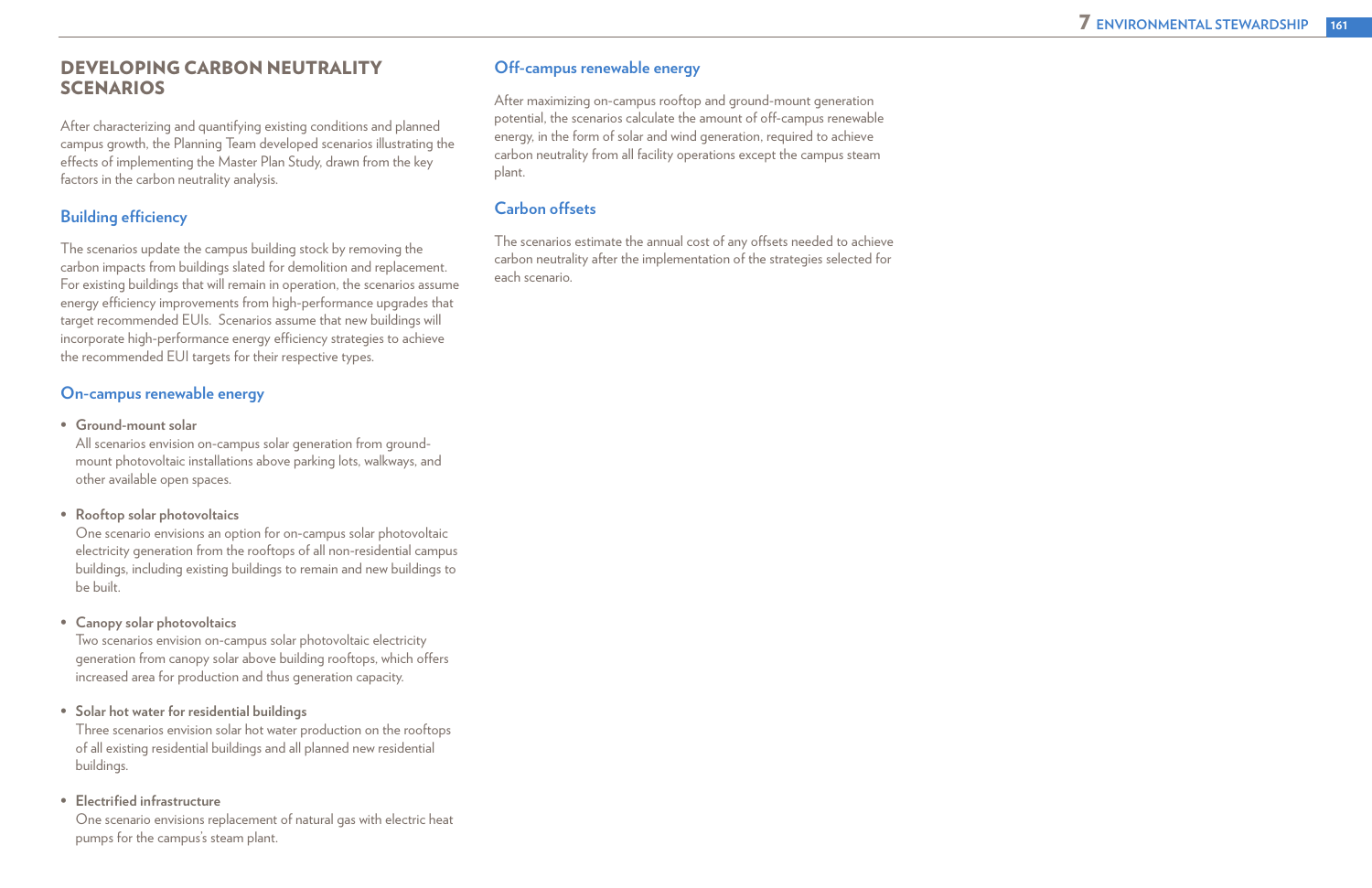# 7.3 Pathways Toward Carbon **Neutrality**

#### UC RIVERSIDE'S CARBON NEUTRALITY SCENARIOS

The Planning Team's scenarios illustrate pathways for UC Riverside to achieve carbon neutrality. The scenarios are not exhaustive—the University could implement a preferred scenario representing a combination of the measures shown. For example, some rooftops could have direct-mount solar while others could have canopies; off-campus solar and wind energy could be pursued along with carbon offsets.

In realizing any of the scenarios, UC Riverside will need to:

- Retrofit existing buildings and design new buildings to meet aggressive EUI targets
- Install solar generation directly on building rooftops or on canopies above rooftops
- Develop off-campus renewable energy capacity or purchase carbon offsets
- Choose wind or solar energy for off-campus renewable energy production

Fig 7.9 provides a comprehensive view of the five scenarios.

#### **Scenario 0: Baseline**

Reflected in the first column of Fig. 7.9, existing campus conditions (2014) provide a baseline benchmark for the five carbon neutrality scenarios. The campus's 6.4 million square feet of buildings have an average EUI of 130 kBtu/sf/yr. On-campus solar generation is limited to 3 MW from the existing ground-mount photovoltaic array, and oncampus solar hot water is limited to the existing system on Glen Mor.

#### **Scenario 1: High-performance buildings**

**Scenario 1** demonstrates the effects of energy efficiency modernizations for existing buildings and aggressive EUI targets for new buildings, averaging 80 kBtu/sf/year across campus, at the full campus build-out of 8.9 million square feet. As this scenario reveals, energy efficiency alone cannot neutralize current and projected additional campus GHG emissions.

#### **Scenarios 2-5: High-performance buildings with four renewable energy alternatives**

After high-performance strategies are implemented for all existing and new buildings in a fully built-out campus of 8.9 million square feet, renewable energy must replace fossil fuels. If renewable energy cannot entirely replace fossil fuels, carbon offsets must be purchased to achieve carbon neutrality. Scenarios 2-5 demonstrate the effects of four alternative renewable energy scenarios for UC Riverside:

**Scenario 2** adds 8 MW of ground-mount solar generation to UC Riverside's current on-campus renewable energy generation. This scenario envisions new ground-mount solar covering about 25 acres of walkways, parking lots, and other open spaces. All remaining scenarios include this new, 8-MW, ground-mount solar installation..

**Scenario 3** adds 9.7 MW of new rooftop solar energy production to the increased on-campus renewable energy generation shown in Scenario 2. This scenario assumes 50% coverage (maximum practical) of all campus non-residential buildings with photovoltaic panels. In addition, this scenario reflects the addition of either 53 MW of off-campus solar energy production or 43 MW of off-campus wind energy production to UC Riverside's energy supply.

**Scenario 4** adds 41 MW of new canopy solar energy production to the increased on-campus renewable energy generation shown in scenario 2. Solar canopies offer more area for generation and thus more production capacity. By generating more energy on-campus from canopy solar arrays, this scenario reduces the capacity needed from off-site generation to 32 MW of solar energy or 23 MW of wind energy.

**Scenario 5** also adds 41 MW of new canopy solar energy production to current on-campus renewable energy generation (in addition to Scenario 2's new, 8-MW ground-mount production). In this scenario, campus infrastructure is also updated by decommissioning campus natural gas

steam generation and introducing electric heat pumps instead. To offset this increased electrical load, off-campus renewable energy generation must increase to either 63 MW of solar energy production or 45 MW of wind energy production.

### DISCUSSION AND RECOMMENDATIONS

#### **Energy efficiency**

UC Riverside's carbon neutrality scenarios require campus building energy efficiency to improve from the current campus average EUI of 130 kBtu/sf/yr to 80 kBtu/sf/yr. This is a significant undertaking that translates to upgrades throughout existing campus buildings and high performance construction for all new facilities.

Energy efficiency is not an ultimate solution for neutralizing the campus's carbon footprint. While energy efficiency reduces energy consumption and associated GHG emissions, it does not eliminate them. For example, UC Riverside's central plant burns natural gas, a fossil fuel. While the efficiency of the plant may be increased, it will always produce some GHG emissions by virtue of its fuel source.

#### **Energy efficiency recommendations**

• Eliminate buildings that have exceeded their useful life and perform

• Develop a long-term strategy to inform short-term and project-byproject decisions about heating, cooling and energy distribution with

• Investments in infrastructure should give preference to renewable and low-carbon fuel sources to ensure systematic reductions in GHG emissions are achieved over time.

• Upgrade existing buildings that will remain in service, at least to current energy code minimums.

- poorly.
- carbon neutrality as a priority.
- 
- 
- energy efficiency.
- buildings.

• Design and construct all new buildings for high performance and

• Target net-zero capable EUIs for Instruction, Institutional and Campus Support and Housing and Dining building types. (This may not be possible for Research and Student Support.) See Chapter 6 recommendations for meeting EUI targets for existing and new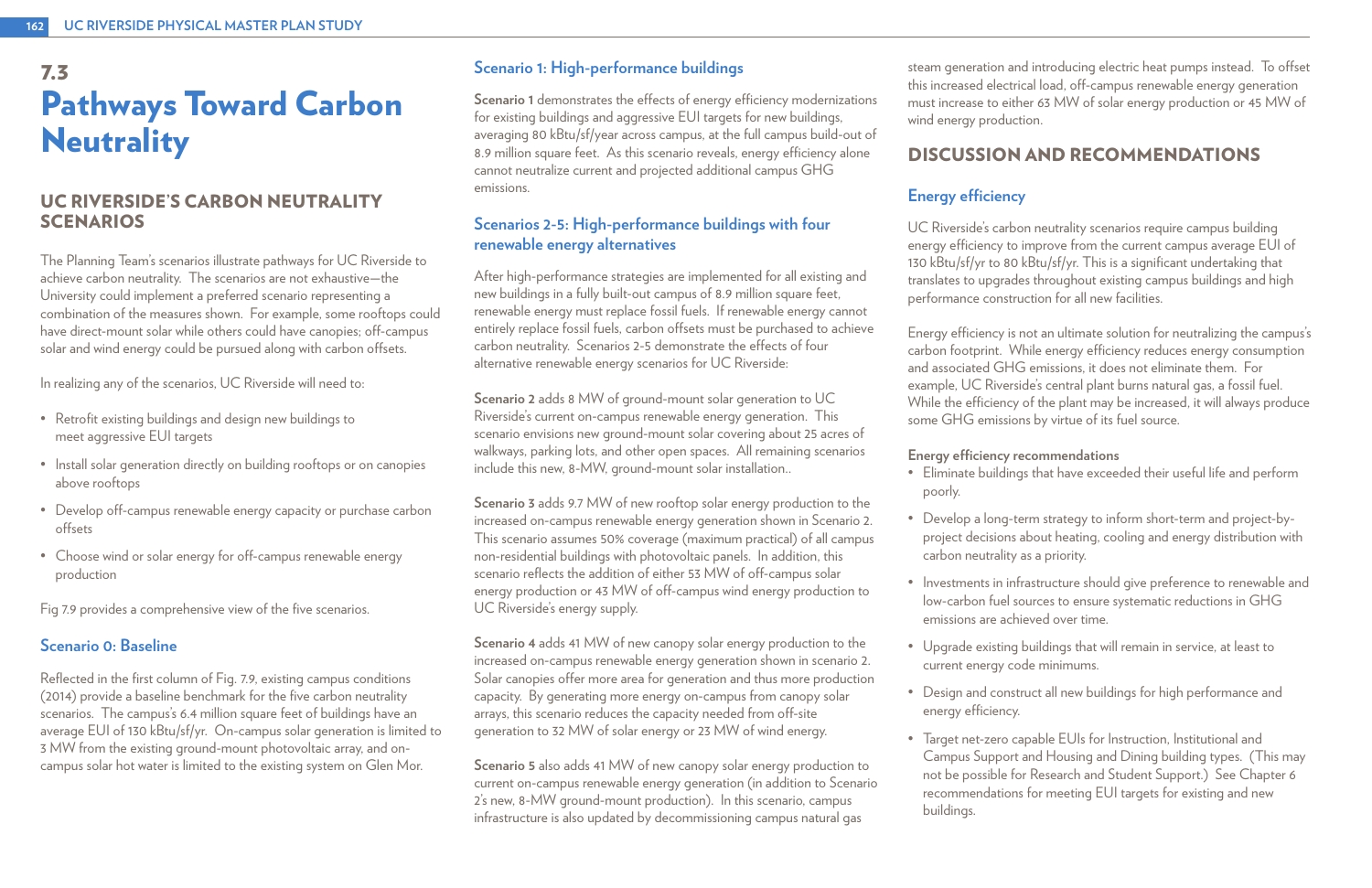#### **Renewable energy**

After implementing energy efficiency measures, UC Riverside will need to pursue on-campus and/or off-campus solar generation in order to achieve carbon neutrality. After increasing the energy efficiency of existing and new buildings to an average campus EUI of 80 kBtu/sf/yr and optimizing campus steam and cooling infrastructure, 129 million kWh of annual electrical demand and 269 million kBtu of annual thermal energy demand remain. This demand must be supplied with carbonfree energy to avoid the significant ongoing operational costs of carbon offsets.

Riverside has excellent solar resources available throughout the year. The average annual solar insolation is equal to 1,900 kilowatt-hours per square meter. (The US national range is 1,000-2,100 kilowatt-hours per square meter.)

Multiple factors affect the efficiency of solar generation. Current solar photovoltaic technology can only capture about 20 percent of incident solar radiation. Additional losses result from conversion to alternating current (AC) and other factors. Solar arrays must also consider solar panel tilt, spacing for access, and other factors.

#### **After considering these variables, an area of 240 acres would be required to construct a large enough solar array to produce 100 percent of the current UC Riverside electricity usage.**

(Land resources of the existing campus are too valuable to devote to a single use such as ground mounted solar.)

If there were technology that could capture 100 percent of this solar radiation, UC Riverside would require 16 acres of solar panels to supply its current demand of 123,900 Megawatt-hours.

UC Riverside currently operates a 3-MW ground-mount solar installation. The Master Plan Study demonstrates that the University can increase its on-campus solar generation from ground-mount installations by 8 MW, to 11 MW total, by installing ground-mount solar over parking lots and walkways and on suitable unused open space.

Two options exist for rooftop solar electricity production. Photovoltaic panels mounted on building rooftops can be maximized at 9.7 MW of installed capacity. This assumes a utilization of 50 percent of total rooftop area, the maximum practical. Alternatively, the University may install solar canopies above existing or new rooftops. This would allow for up to 41 MW of solar electricity production. Campus solar is a significant undertaking that would likely require partnering with a thirdparty solar provider in a power purchase agreement (PPA).

In 2015, electricity supply to UC Riverside came primarily from large, remote generation facilities. No dedicated off-campus renewable energy is serving the campus. After maximizing on-campus solar electricity and on-campus solar hot water, UC Riverside will still need large off-campus renewable energy installations to avoid expensive carbon offsets. As expressed in the scenarios, these installations would need to produce anywhere from 32 MW to 63 MW of solar electricity offsite to avoid carbon offsets. This assumes that all campus natural gas uses are converted to use electricity and that solar canopies (rather than rooftopmounted solar panels) are installed.

In addition to solar electricity, UC Riverside can implement solar hot water on campus, similar to that already in place on Glen Mor. Using the sun's rays to heat water for domestic uses is a proven technology widely used in many parts of the world. When installed on appropriate buildings, solar hot water is more cost-effective than solar photovoltaic. Solar hot water is best suited to buildings with large hot water demand, such as residential buildings, rather than academic buildings.

#### **On an annual basis, at least 50 percent of the daily hot water demand in UC Riverside's residential buildings can be served by solar hot water.**

Glen Mor residential housing includes the installation of a domestic solar hot water system that offsets 45 percent of the natural gas demand of the building.

Photovoltaic electricity production can be distributed, so it is broadly applicable to any building rooftop, or to ground installation. The Master Plan Study targets solar photovoltaics for all non-residential building rooftops, and for selective ground installations. On-campus generation should directly serve adjacent building loads, providing so-called "microgrid" benefits. These benefits include minimizing transmission losses and avoiding constraints in the campus's utility distribution ("pinch points" in the campus grid) when managed on the campus side of utility sub-stations.

Although solar hot water is more cost-effective than solar photovoltaic, it requires large and consistent domestic hot water demand within a short distance to take advantage of hot water output. For this reason, the Planning Team targeted solar hot water installations for residential building rooftops only, since they have large and consistent domestic hot water demand throughout the year.

Alternatively, wind farms producing between 23 MW and 45 MW could be installed instead of solar fields. Wind and solar have different production characteristics, accounting for the differing capacities of wind and solar. Compared to off-campus wind energy, off-campus solar energy generation would require much less land area, would be quicker and easier to permit and install, and could be installed on any site with unobstructed solar access.

San Gorgonio Pass near Riverside is one of the windiest places in Southern California. For this reason, it has over 600MW of installed wind power generation in operation. Although wind energy is widely deployed in Riverside County, it is not well suited to the steep and urbanized landscape of the UC Riverside campus. When implemented at a utility scale in locations with strong, consistent wind, wind power can be highly cost-effective. Wind energy from one or more off-campus utility-scale wind farms would reduce the need to develop on-campus solar, which is inherently more expensive and complicated. This strategy is highly dependent on finding a viable site. At 2 MW per turbine, generation capacity of 25 to 50 MW of off-site wind energy would require 13 to 25 wind turbines. At 85 acres per MW, generation of 25 MW to 50 MW would require 2,100 to 4,500 acres. Such a site would need to offer strong winds and adjacent high voltage transmission lines. Identifying and permitting a viable site for wind energy will take at least 3-5 years.

Long term, as utility-scale electricity generation converts from fossil fuel sources to renewable sources, such as solar and wind, electricity has the potential to become completely carbon neutral. For this reason, renewable energy production is a critical component of any carbon neutrality strategy. Additionally, renewable energy is free after the initial investment, perpetually boosting returns with no additional carbonrelated costs.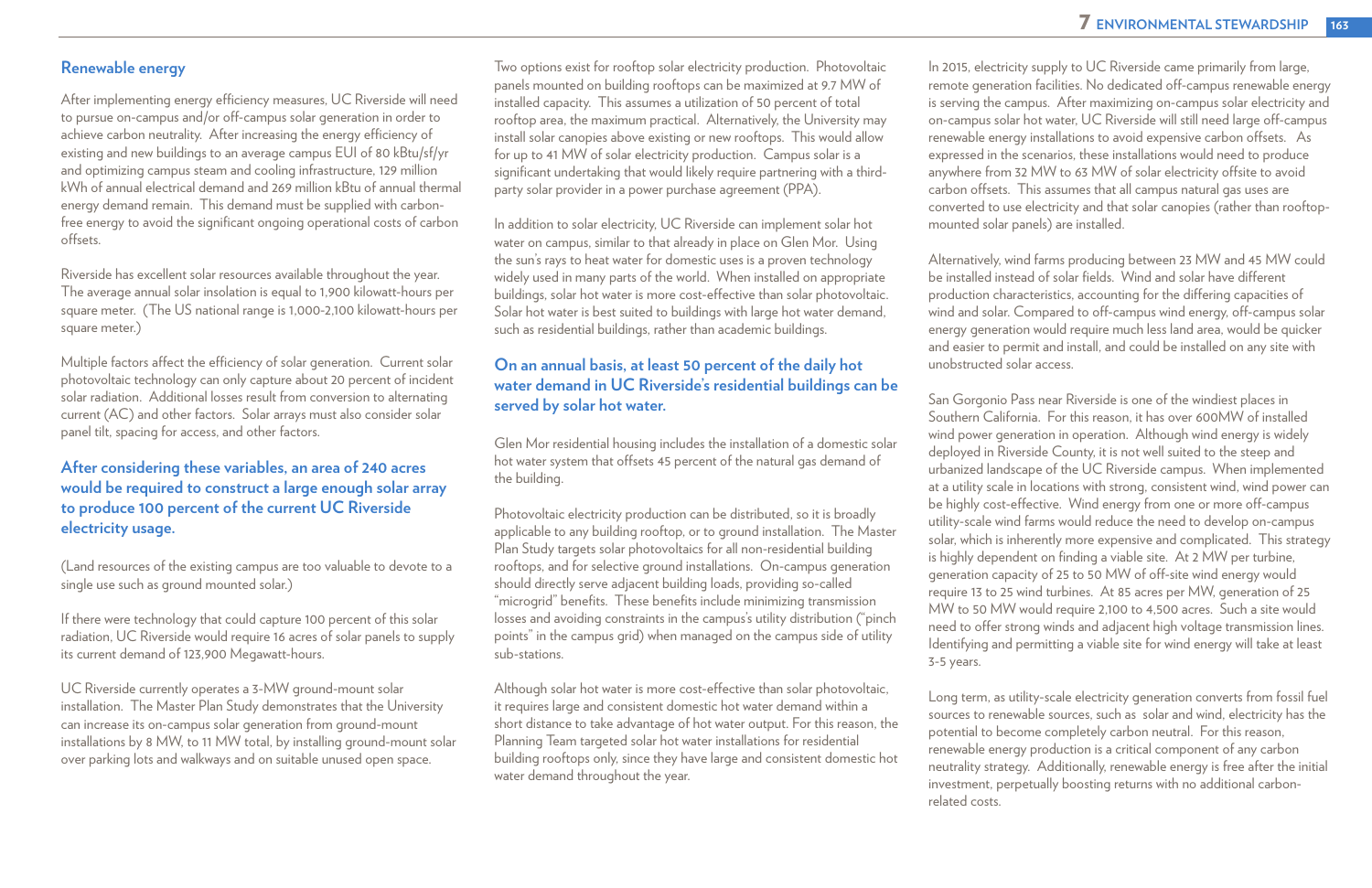# **2015 Baseline**<br>With Exis<br>With Exis 2015 Baseline

#### High-Performance Buildings

**With Existing Ground-Mount Solar**

| <b>SQUARE FOOTAGE (BUILDINGS)</b>      |
|----------------------------------------|
| <b>AVERAGE BUILDING EUI</b>            |
| <b>CARBON NEUTRALITY STRATEGIES</b>    |
| <b>High Performance Buildings</b>      |
| <b>On-Campus Solar</b>                 |
| <b>Existing Ground-Mount Capacity</b>  |
| <b>New Rooftop Capacity</b>            |
| <b>New Ground-Mount Capacity</b>       |
| <b>New Canopies Capacity</b>           |
| Solar Hot Water                        |
| <b>Off-Campus Utility Generation</b>   |
| Specifications for Solar Option        |
| Specifications for Wind Option         |
| <b>Campus Infrastructure Upgrades</b>  |
| Specifications                         |
| <b>RESULTS</b>                         |
| <b>Solar as % of Total Electricity</b> |
| <b>Avoided Offset Costs from Solar</b> |
| <b>REMAINING EMISSION SOURCES</b>      |
| <b>EMISSIONS / OFFSETS NEEDED</b>      |
| <b>Potential Cost (Annual)</b>         |

| Ŝ                                                          |
|------------------------------------------------------------|
| 3.0 MW                                                     |
| None                                                       |
| None                                                       |
| None                                                       |
| Existing Only (Glen Mor)                                   |
| None                                                       |
| N/A                                                        |
| None                                                       |
| N/A                                                        |
| None                                                       |
|                                                            |
| 2.1%                                                       |
| \$17,000 (from existing on-site solar)                     |
| Utility electricity supply; on-site natural gas combustion |
| 73,000 MtCO <sub>se</sub>                                  |
| \$925,000                                                  |

6,400,000 square feet

130 kBtu/sf/yr

Increased shade indicates changes from previous scenario

8,900,000 square feet (full build-out)

#### 80 kBtu/sf/yr

Increased shade indicates changes from previous scenario

| See Chapter 6 for specific energy efficiency measures |
|-------------------------------------------------------|
| 头                                                     |
| 3.0 MW                                                |
| None                                                  |
| None                                                  |
| None                                                  |
| Existing Only (Glen Mor)                              |
| None                                                  |
| N/A                                                   |
| None                                                  |
| N/A                                                   |
| None                                                  |
|                                                       |

2.2%

\$47,000 annually

Utility electricity supply; on-site natural gas combustion

<u>46,000 MtCO<sub>2</sub>e</u>

\$583,000

Existing campus conditions provide a starting-point for evaluating the impacts of planning variables, including future campus building growth, the efficiency of those buildings and the kinds of fuel sources supplying energy to those buildings.

With energy efficiency modernizations for existing buildings and aggressive EUI targets for new, the campus will emit significantly less carbon-dioxide. The campus would still be far from achieving carbon-neutrality, however, so credit offsets will need to be purchased annually.

#### **Figure 7.9** SCENARIOS FOR CARBON NEUTRALITY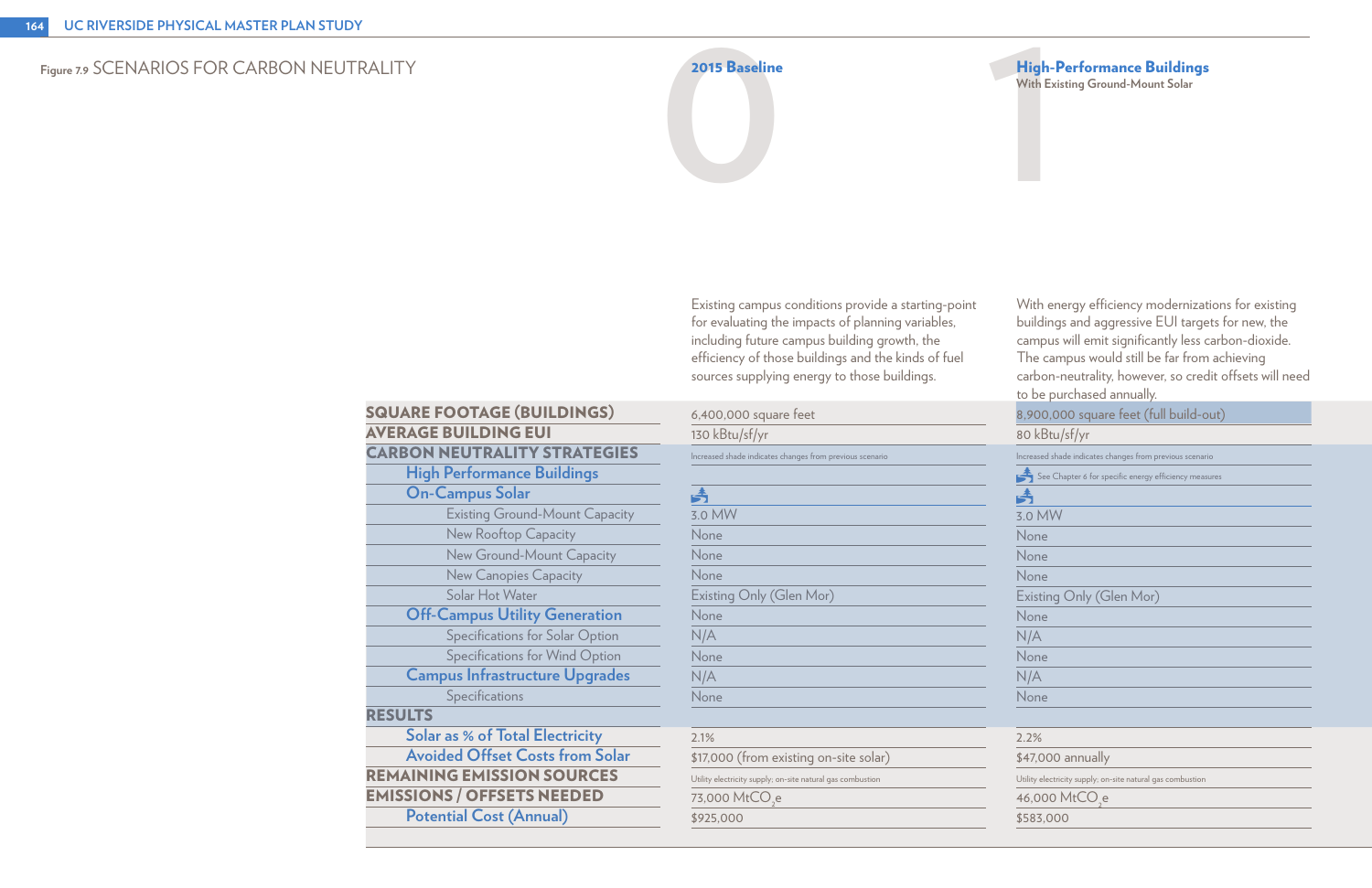#### High-Performance Buildings

**With Existing Ground-Mount Solar**

#### New Renewable Energy

**New Ground-Mount Solar**

#### High-Performance Buildings

**With Existing Ground-Mount Solar**

**2 4 5 New Ground-Mount Solar Rooftop Solar Electric & Hot Water Off-Campus Utility-Scale Solar (Option B)** OR **Off-Campus Utility-Scale Wind (Option B)**

#### New Renewable Energy

#### High-Performance Buildings

**With Existing Ground-Mount Solar**

#### New Renewable Energy

8,900,000 square feet (full build-out) 80 kBtu/sf/yr Increased shade indicates changes from previous scenario  $\blacktriangleright$ A 3.0 MW **9.7 MW** (50% coverage of all non-residential buildings)  $8$  MW (Coverage of walkways and parking areas; about 25 acres) None All Residential Rooftops (including Glen Mor) **53 MW Solar OR 43 MW Wind** 181-acre site for 100% of campus electricity 43 MW on 3,690-acre site to provide 100% of campus electricity **None** 

| 8,900,000 square feet (full build-out)                        |
|---------------------------------------------------------------|
| 80 kBtu/sf/yr                                                 |
| Increased shade indicates changes from previous scenario      |
| Å                                                             |
| 弄                                                             |
| 3.0 MW                                                        |
| None                                                          |
| 8 MW (Coverage of walkways and parking areas; about 25 acres) |
| None                                                          |
| Existing Only (Glen Mor)                                      |
| None                                                          |
| N/A                                                           |
| None                                                          |
| N/A                                                           |
| None                                                          |
|                                                               |
| 15%                                                           |
| \$64,000 annually                                             |

Utility electricity supply; on-site natural gas combustion

39,000 MtCO<sub>2</sub>e

\$498,000 annually

|                                                                                                                                   | 8,900,000 square feet (full build-out)                        |  |  |  |  |      |
|-----------------------------------------------------------------------------------------------------------------------------------|---------------------------------------------------------------|--|--|--|--|------|
|                                                                                                                                   | 80 kBtu/sf/yr                                                 |  |  |  |  |      |
|                                                                                                                                   | Increased shade indicates changes from previous scenario      |  |  |  |  |      |
|                                                                                                                                   | Ŝ                                                             |  |  |  |  |      |
|                                                                                                                                   | Ŝ                                                             |  |  |  |  |      |
|                                                                                                                                   | 3.0 MW                                                        |  |  |  |  |      |
|                                                                                                                                   | None (See New Canopies Output Below)                          |  |  |  |  |      |
|                                                                                                                                   | 8 MW (Coverage of walkways and parking areas; about 25 acres) |  |  |  |  |      |
|                                                                                                                                   | 41 MW (100% coverage)                                         |  |  |  |  |      |
|                                                                                                                                   | All Residential Rooftops (including Glen Mor)                 |  |  |  |  |      |
| 32 MW Solar OR 23 MW Wind<br>99-acre site for 100% of campus electricity<br>1955-acre site for 100% of campus electricity<br>None |                                                               |  |  |  |  |      |
|                                                                                                                                   |                                                               |  |  |  |  |      |
|                                                                                                                                   |                                                               |  |  |  |  |      |
|                                                                                                                                   |                                                               |  |  |  |  | 100% |
|                                                                                                                                   |                                                               |  |  |  |  |      |

| 100%                           |  |
|--------------------------------|--|
| \$423,000 annually             |  |
| On-site natural gas combustion |  |
| 14,000 MtCO <sub>se</sub>      |  |
| \$177,000 annually             |  |

NOTE Scenarios 2-5 explore combinations of on-site and off-site renewable energy installation scenarios to achieve carbon neutrality building on the fundamental assumptions about energy efficient buildings and infrastructu

100% (25.9% from on-campus sources) \$423,000 annually On-site natural gas combustion <u>14,000 MtCO<sub>2</sub>e</u> \$177,000 annually

#### 8,900,000 square feet (full build-out)

#### 80 kBtu/sf/yr

Increased shade indicates changes from previous scenario

#### **PA**  $\mathbf{A}$

3.0 MW

None (See New Canopies Output Below)

8 MW (Coverage of walkways and parking areas; about 25 acres)

**New Ground-Mount Solar Rooftop Solar Electric & Hot Water Off-Campus Utility-Scale Solar (Option A)** OR **Off-Campus Utility-Scale Wind (Option A) 3**

41 MW (100% coverage)

All Residential Rooftops (including Glen Mor) **63 MW Solar OR 45 MW Wind**

100-acre site for 100% of campus electricity

1955-acre site for 100% of campus electricity

#### Â

Campus steam decommissioned; electric heat pumps replace campus steam

#### 100%

#### \$600,000 annually

| $\left( \quad \right)$ |  |
|------------------------|--|
| $\mathbf{I}$           |  |
|                        |  |

#### High-Performance Buildings

**With Existing Ground-Mount Solar**

#### New Renewable Energy

**New Ground-Mount Solar Rooftop Solar Electric & Hot Water Off-Campus Utility-Scale Solar (Option C)** OR

**Off-Campus Utility-Scale Wind (Option C)**

#### Electrified Infrastructure

Both Option 1 and Option 2 contribute enough carbon-neutral electricity to meet 100% of site electric demand, including new additional load from electric heat pumps replacing on-site, natural gas-powered steam (so there is no on-site combustion). Campus infrastructure energy efficiency upgrades are implemented to achieve acrossthe board emissions reductions not captured in EUI, including upgrade of chillers.

All-electric infrastructure eliminates natural gas on campus. Off-campus utility-scale renewable energy supplies 100% of campus electricity from carbonfree sources or generates enough surplus carbonfree electricity to offset emissions from natural gas.

In addition to high-performance buildings, if renewable energy in the form of new ground-mount solar is pursued, the cost for carbon offsets can be reduced significantly.

Further expanding the production of renewable energy for the campus can reduce the costs for offsets even more. Aggressive rooftop solar or generating utility-scale solar electricity off-campus are alternative options described in this scenario.

It is possible to supply 100% of all electricity demand on campus with renewable carbon-free energy, but carbon offsets would still need to be purchased annually to offset the remaining consumption of fossil fuels (natural gas).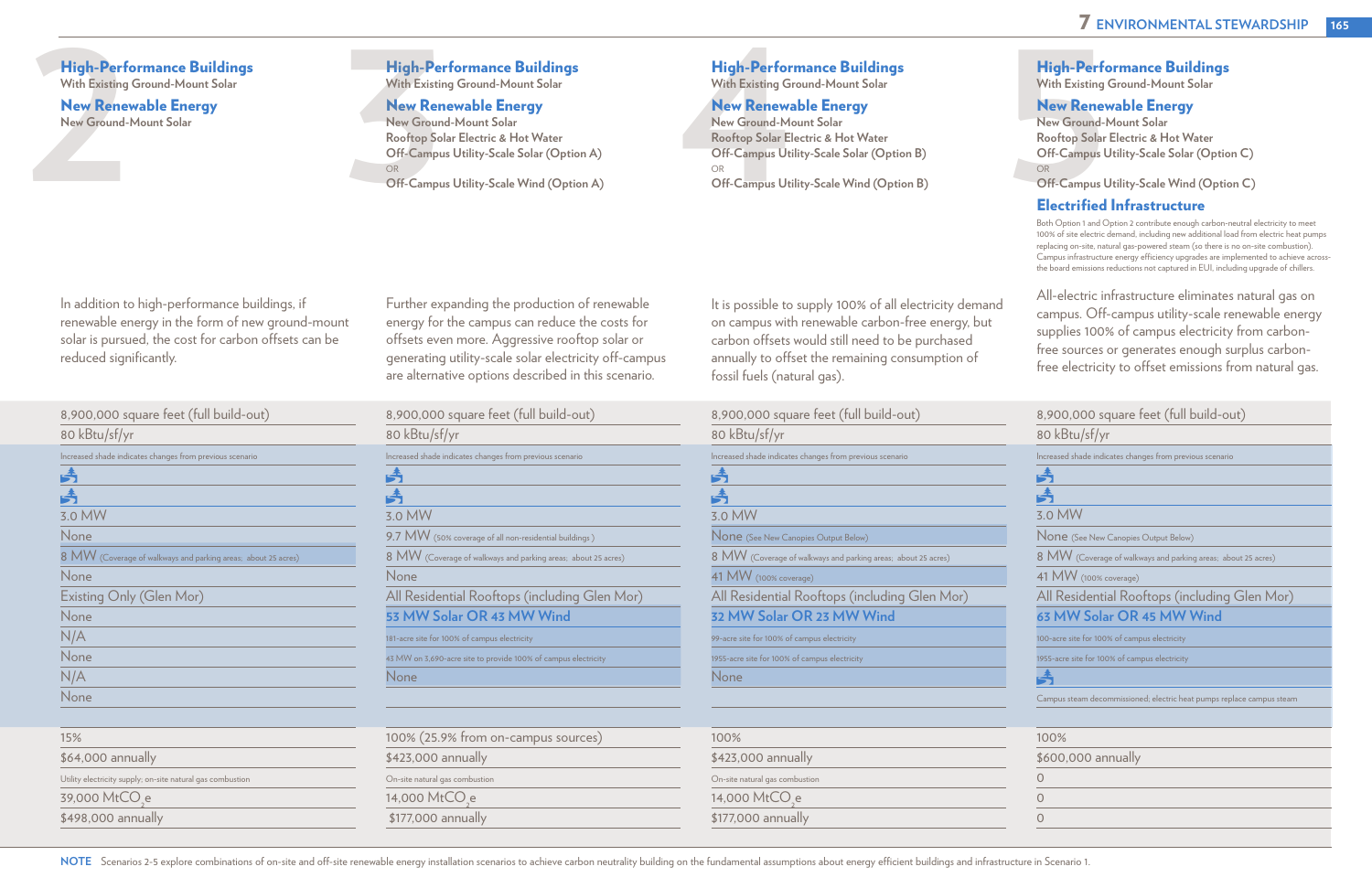Solar photovoltaic farms would provide the most straightforward and dependable carbon neutral energy production to help eliminate or offset campus GHG emissions. Power Purchase Agreements (PPAs) with Riverside Public Utilities as a third-party solar provider could potentially be negotiated to supply carbon neutral electricity instead of electricity generated with fossil fuels. Solar-generated electricity from remote facilities that have inexpensive land costs, ideal solar exposures and sufficient utility grid access can benefit the UC Riverside campus by preserving campus land for academic uses.

#### **Biogas**

For the purpose of the Master Plan Study, biogas is defined as the process of collecting agricultural and food waste and converting it to electricity by reducing the feedstock through bio-digesters, creating methane as a result, and burning that methane to drive steam-powered electric generators. Biomass recovery systems are capable of reducing food and agricultural waste by converting it to energy. Waste heat is also collected and used. Biogas use offers the secondary benefit of waste reduction, diverting waste from a landfill where methane (a powerful greenhouse gas) might be released into the atmosphere uncontrolled.

UC Davis uses anaerobic digesters to produce biogas for combustion for cogeneration (heat and power) and for use in vehicles that run on natural gas. Fuel cells were also considered as a technology to produce renewable energy from biogas, however the success at UC Davis using combustion of biogas was deemed most appropriate. Since there were no other renewable energy feedstocks for fuel cells, they were not further considered (fuel cells can also run on natural gas, however that is a fossil fuel with greenhouse gas emissions and inherently not carbon neutral).

Based on production and feedstock numbers from the UC Davis biogas system, UC Riverside could likely produce approximately 2 million kWh per year (1.5 percent of total energy demand in 2025) from 10,000 tons of organic food and agricultural waste. This is about half of the waste input and energy production associated with the UC Davis system, which has 50 percent more students to generate waste and greater agriculture sources for feedstock.

A biogas system would have an upfront cost of \$4.2 million. Relative to the energy production, a biogas system is not a cost efficient strategy. Biogas presents several other challenges. A great volume of reliable

feedstock must be collected and transported to the processing site, creating cost, imposing logistical coordination needs, and requiring energy input and associated greenhouse gas emissions. As a new technology, biogas may pose higher costs with uncertain reliability of meeting predicted energy production performance.

Energy expended to collect and deliver feedstock must be considered. Overall, the cost of a biogas system for the amount of energy it produces it not cost effective, however it may be worthwhile when waste elimination and treatment is considered, or as a research opportunity.

Biogas purchased from a third party source should be considered as a carbon offset, not an energy resource for the purpose of on-campus energy supply. (See "Off-Site Biogas Offset Purchase.") The purchase of off-site biogas carbon offsets are one specific type of carbon offset. They represent purchasing the right to claim the carbon reductions from the biogas project elsewhere, but not the actual use and substitution of biogas for natural gas use on the UC Riverside campus. In 2014, UC Riverside purchased 20,000 MMBTU of biogas carbon offsets.

#### **Renewable energy recommendations:**

- Install solar thermal generation on all residential building rooftops.
- Install solar energy generation capacity on all other building rooftops.
- Partner with utilities to develop off-site utility-scale solar and/or wind power to fulfill campus energy needs

#### **Carbon Offsets**

After energy efficiency and renewable energy strategies are implemented, any remaining carbon footprint will need to be accounted for by purchasing carbon offsets.

Carbon offsets have limitations. They do not always result in additional greenhouse gas reductions (the concept of "additionality" is a fundamental and contentious issue with carbon offsets). This should be seen as a last resort, as carbon offsets are annual payments with no payback and only include the benefit of carbon reduction, so grid generation is still required for power.